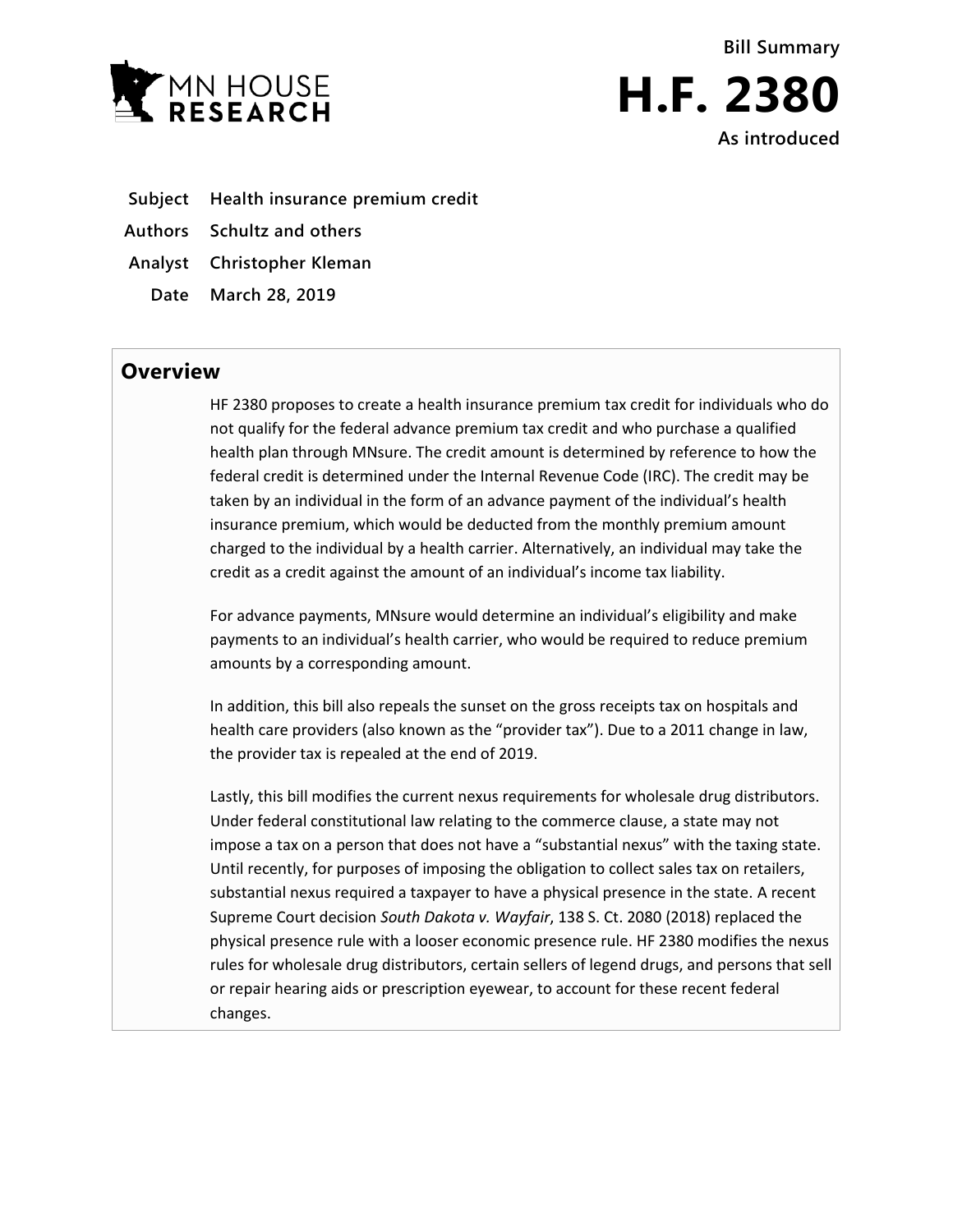# **Summary**

### **Section Description**

#### $\mathbf{1}$ **Advanced payment of state-based health insurance premium credit.**

This section requires the MNsure board to determine whether an individual is eligible to receive an advance payment of the health insurance premium tax credit, to notify an eligible individual's health carrier to reduce the individual's premium amount accordingly, and to make advance payments to the health carrier.

**Subd. 1. Determination of eligibility for advanced payment of state-based health insurance premium tax credit.** Requires the MNsure board to determine an individual's eligibility for an advance payment of the health insurance premium tax credit created in section 4. If eligible, the board must inform the individual's health carrier to deduct a pro rata share of the credit from each month's premium charged to the individual.

To be eligible, an individual must purchase a health plan through MNsure, not be enrolled in medical assistance or MinnesotaCare, and be eligible for the tax credit in section 4. Individuals must also file a state tax return to verify the applicable credit amount; if an individual does not file a tax return for a prior tax year in which advance payments were made, they may not receive further advance payments.

**Subd. 2. Payments to health carriers.** Requires the board to make the payments referenced in subdivision 1.

**Subd. 3. Health carrier responsibilities.** Requires a health carrier to reduce the premium amount by an amount equal to the pro rata share of the tax credit, itemize this amount on a covered individual's billing statement, and reconcile these amounts with MNsure.

**Subd. 4. Appeals.** Allows an individual to appeal eligibility determinations under rules currently established by MNsure.

**Subd. 5. Data practices.** Applies current data classifications to health insurance premium tax credit applications made under this section.

**Subd. 6. Data sharing.** Allows MNsure to share data as allowed under current law.

**Subd. 7. Appropriations.** Appropriates money from the health care access fund to the MNsure board to make the advance payments.

**Effective date:** Advance payments applied to premiums in plan year 2021.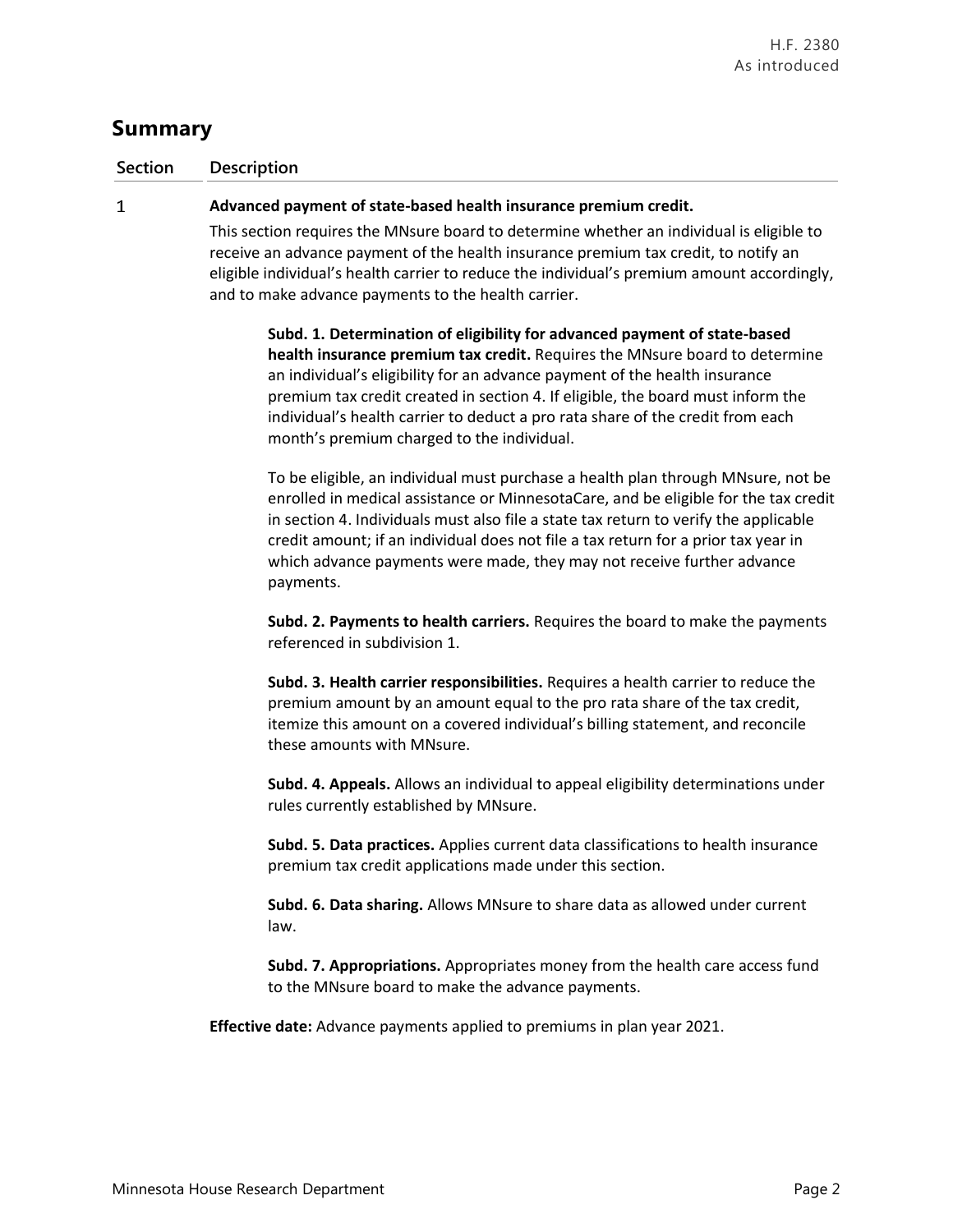#### $\overline{2}$ **Board of Directors of MNsure.**

Authorizes the commissioner of revenue to disclose tax return information to MNsure to determine eligibility under section 1.

**Effective date:** Tax year 2021.

### $\overline{3}$ **Health insurance premiums.**

Requires an addition to taxable income for any deduction taken by a taxpayer for health insurance premiums used to calculate the health insurance premium credit in section 4. This ensures that an individual cannot receive the benefit of both the deduction and the credit.

**Effective date:** Tax year 2021.

### $\overline{4}$ **Health insurance premium credit.**

This section creates a health insurance premium credit for certain individuals who are not eligible to receive the federal advance payment tax credit because their income exceeds 400 percent of the federal poverty line, but who nonetheless purchase a qualified health plan through MNsure. The amount of the credit is based on the amount of the federal credit determined under the IRC. Individuals may elect to receive the credit in the form of advance payments that reduce their premium amount.

**Subd. 1. Credit allowed.** Allows Minnesota residents who do not qualify for the federal premium assistance credit due to income limits to receive a refundable health insurance premium tax credit. The credit is calculated in the manner that the federal credit is calculated, with some modifications:

- a "coverage month" includes a month in which the individual could have obtained minimum essential coverage but did not receive coverage;
- the applicable percentage used to calculate the credit is the highest percentage allowed under the Internal Revenue Code; and
- the amount of monthly premiums used to calculate the credit must be reduced by the amount of any premium subsidy made by MNsure for the individual.

The federal credit is determined based on the premium assistance amount allowed. This amount equals the lesser of:

- a taxpayer's monthly premium for a qualified health plan (including premiums for spouses and dependents); or
- the excess of the second lowest cost silver plan (SLCSP) available to the taxpayer over the taxpayer's applicable percentage multiplied by their household income.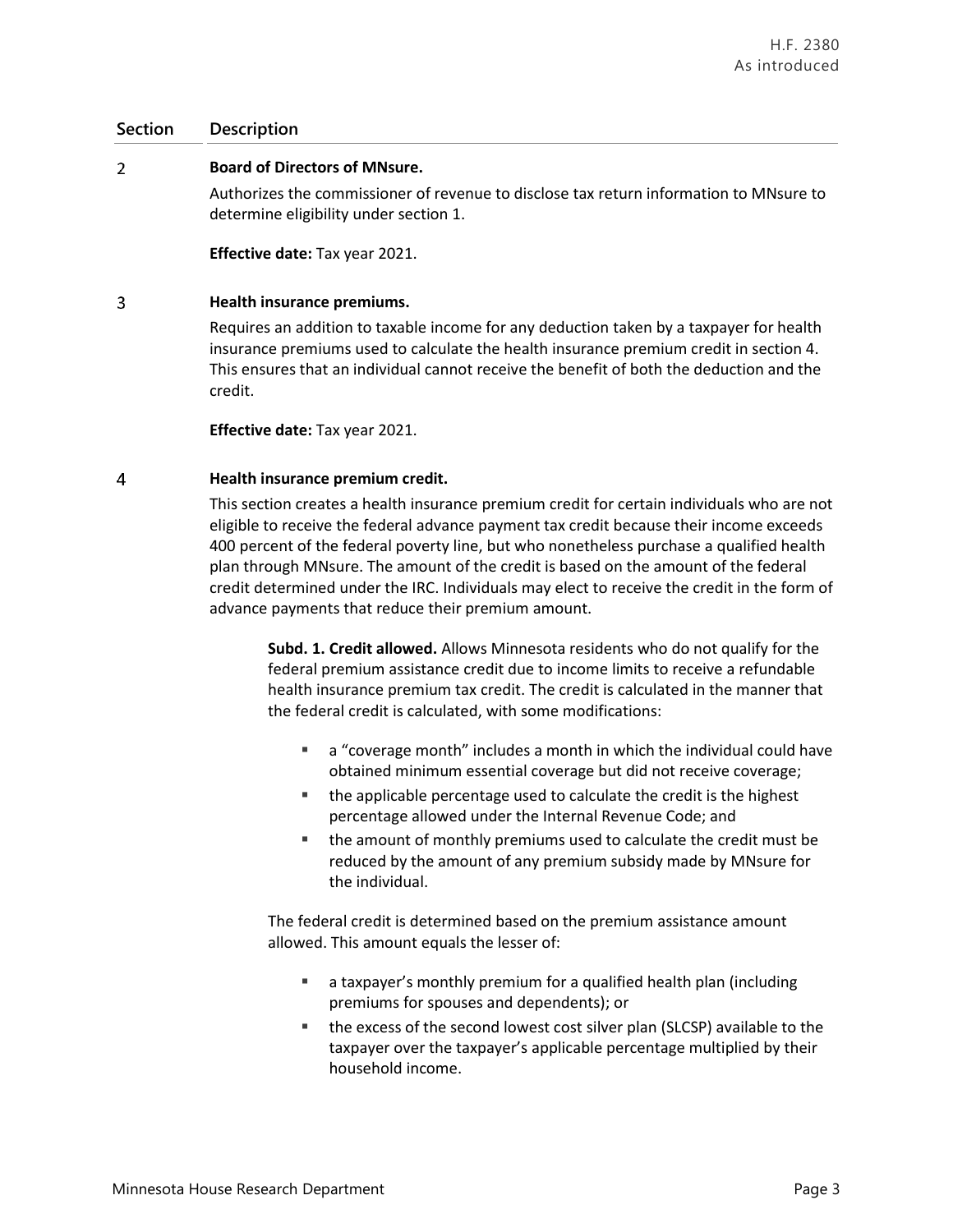The applicable percentage introduces some income sensitivity to the federal credit; as a taxpayer's income increases, the amount of the premium assistance amount decreases. As income decreases, the assistance amount increases, due to the reduced applicable percentage.

**Subd. 2. Advance payment of credit.** Allows an individual to claim the credit on their tax return or receive it as an advance credit. For advance payment elections, the tax credit is reduced by the advance payments; if the advance payments exceed the credit, the amount of tax due by the taxpayer is increased by that amount.

This subdivision also requires the MNsure board and the commissioner of revenue to reconcile the amount of advance payments made in relation to the amount of the tax credit allowed by this section, and requires the commissioner to provide information to the board regarding individuals who did not file the return required in section 1.

**Subd. 3. Reporting requirements.** Requires an individual to notify MNsure and the commissioner of revenue regarding changes in an individual's eligibility.

**Subd. 4. Appropriation.** Appropriates money to the commissioner of revenue from the health care access fund to pay the refunds required in subdivision 2. Also appropriates \$1,037,000 in fiscal year 2022 and \$880,000 in each year thereafter to administer the new credit.

**Effective date:** Tax year 2021.

### 5 **Nexus in Minnesota.**

Modifies the nexus rules providing for state jurisdiction to impose the provider tax. The modifications provide two sets of requirements: one for physical presence nexus and one for economic presence nexus (see the overview for the recent federal changes in this area).

Current law provides that a wholesale drug distributor has nexus if they have sufficient contacts with or a presence in Minnesota to satisfy the requirements of federal constitutional law.

The proposed changes apply to:

- 1) wholesale drug distributors;
- 2) persons who receive legend drugs from a person other than a drug distributor, for resale or use in Minnesota; and
- 3) persons who sell or repair hearing aids and prescription eyewear.

For all three taxpayers described above, the new requirements define nexus in a variety of scenarios where an entity has a physical presence in the state, by, for instance,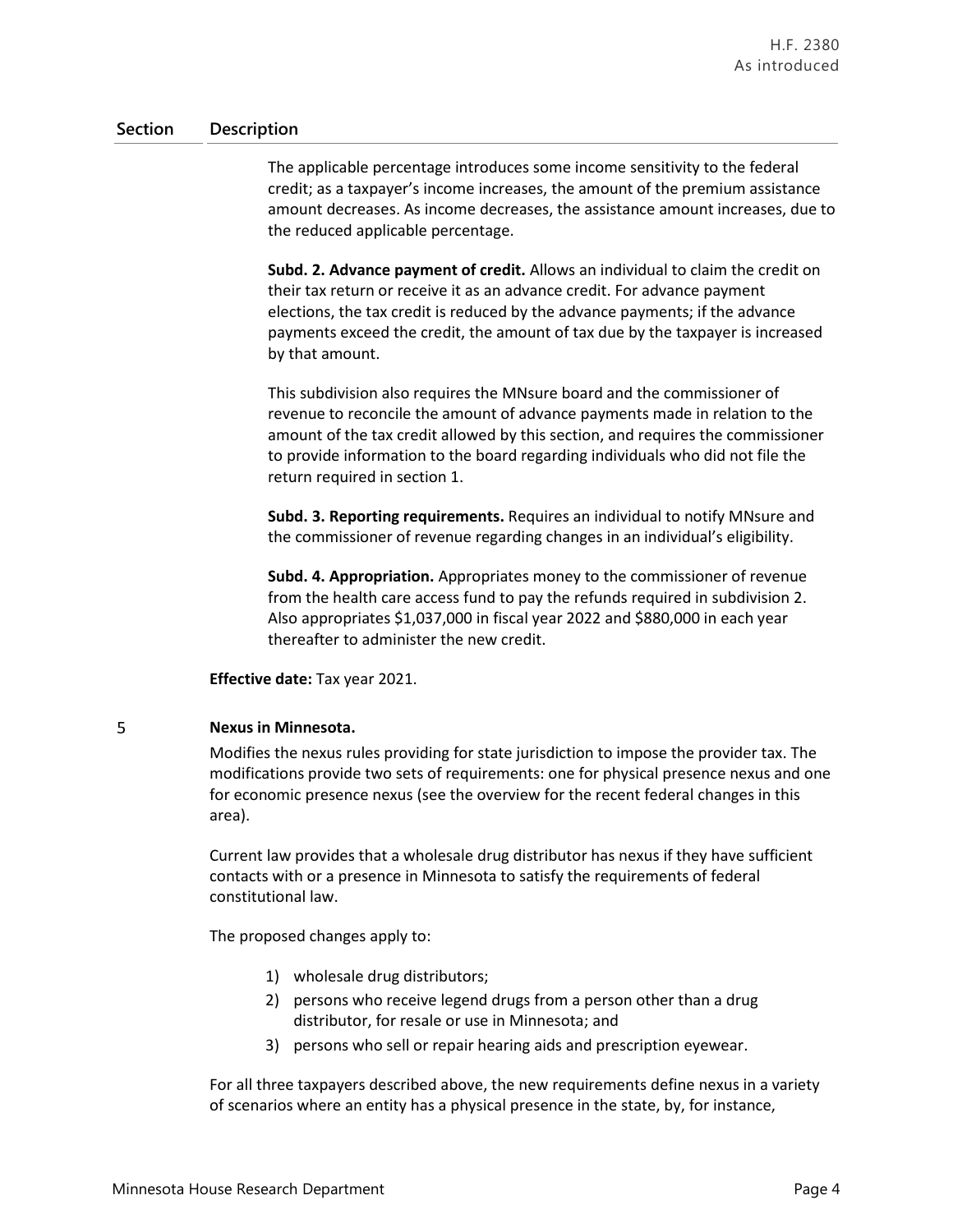employing in-state affiliates to conduct business activities, including those affiliates who use a home office, or by employing a representative in the state to act on its behalf, even if the representative is not permanently located in Minnesota.

In addition, this section provides that taxpayers with economic presence in the state have nexus if they meet certain thresholds for conducting business activities.

For wholesale drug distributors and legend drug sellers that are not distributors, a taxpayer has nexus if they sell legend drugs in the state from outside the state and meet a threshold for sale, delivery, or distribution (100); gross revenues (\$100,000); or price paid (\$100,000).

For persons who sell or repair hearing aids or prescription eyeglasses, a taxpayer has nexus if they sell, distribute, or deliver goods into this state and meets one of the same thresholds required for drug distributors.

Taxpayers that have economic presence nexus would be required to file a provider tax return, unless they notify the commissioner of revenue that they no longer meet the threshold nexus requirements.

**Effective date:** Day following final enactment.

#### 6 **Contingent reduction in tax rate.**

Makes a conforming change due to the repeal of the sunset of the provider tax in section 7.

**Effective date:** Day following final enactment.

### $\overline{7}$ **Interest on overpayments.**

Modifies the manner in which the commissioner of revenue must pay interest on overpayments of the provider tax, by requiring that these payments are made as currently required for corporate and individual income taxes.

**Effective date:** Overpayments made in 2021.

### 8 **Appropriation; MNsure.**

Makes a onetime appropriation of \$1,241,000 in fiscal year 2020 and \$4,539,000 to MNsure from the health care access fund, for technology and program development related to the health insurance premium credit.

**Effective date:** Day following final enactment.

#### $\overline{9}$ **Repealer.**

Repeals the sunset of the provider tax.